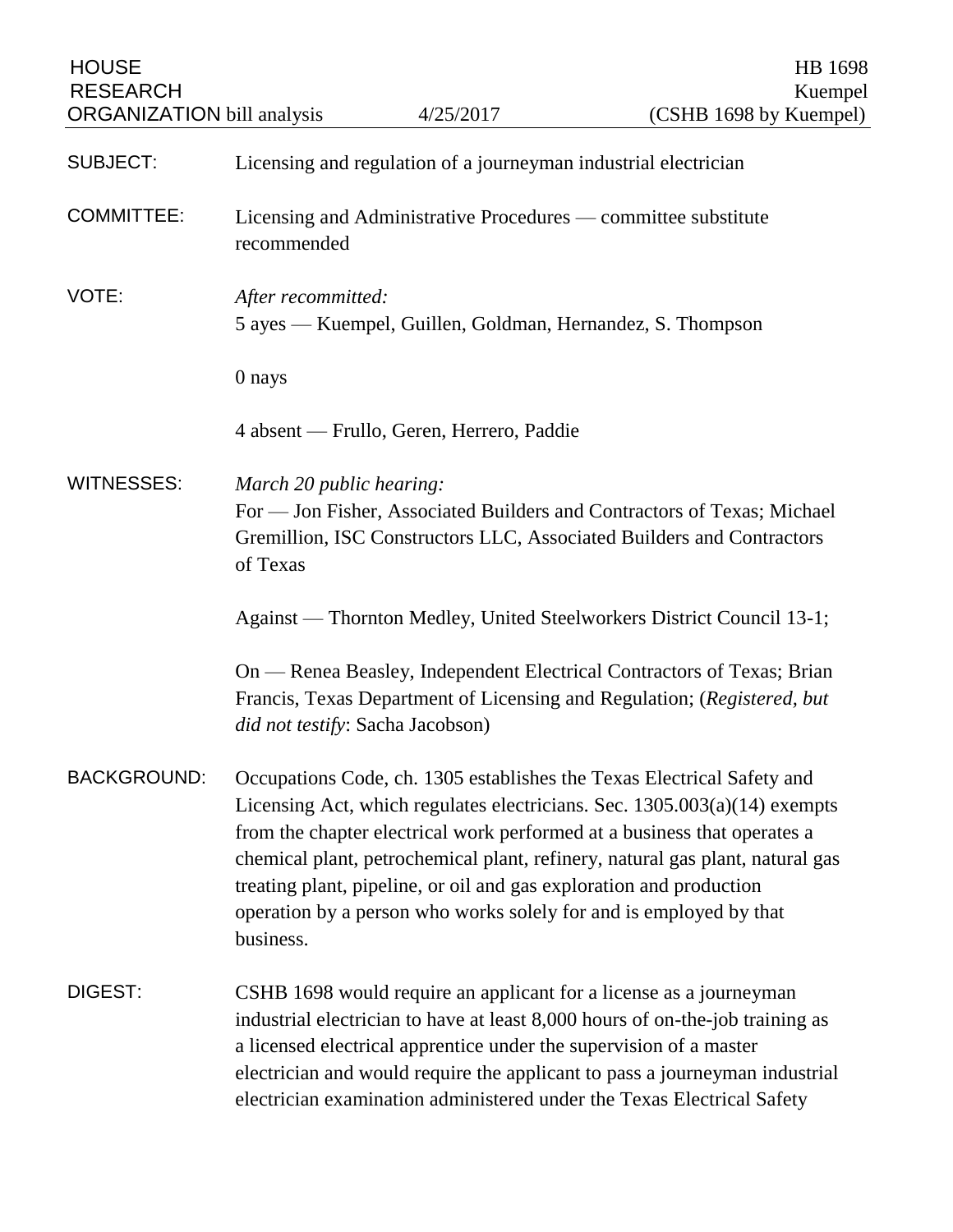## HB 1698 House Research Organization page 2

and Licensing Act.

The bill would define a "journeyman industrial electrician" as a person who engages in electrical work exclusively at a business that operates a chemical plant, petrochemical plant, refinery, natural gas plant, natural gas treating plant, pipeline, or oil and gas exploration and production operation. Only activities performed at the locations listed in the bill could be included in the required examination for a journeyman industrial electrician license.

The bill would require journeyman industrial electricians to complete the four hours of annual continuing education required of other electricians for license renewal.

The bill would transfer responsibility for licensing electricians, including journeymen industrial electricians, from the Texas Department of Licensing and Regulation to the Texas Commission of Licensing and Regulation (TCLR), and would require TCLR to establish rules to implement the bill's changes by September 1, 2018.

The bill would take effect September 1, 2017.

**SUPPORTERS** SAY: CSHB 1698 would remove a regulatory burden by providing a more relevant and efficient licensing alternative for electrical apprentices who work exclusively in industrial settings. Journeyman licensing currently is targeted toward commercial and residential knowledge. If an electrical apprentice chooses to become licensed as a journeyman, the apprentice must become proficient in areas that may not be relevant for work in an industrial setting. The bill would provide journeyman licensing based on training and testing relevant to the industrial work an individual may plan to do. A journeyman industrial electrician would then be restricted to working in an industrial setting under the license.

> The bill would not add a new licensing requirement. Electrical apprentices working in the industrial field would not be required to obtain this license. Instead, the bill would offer another, more appropriate path for